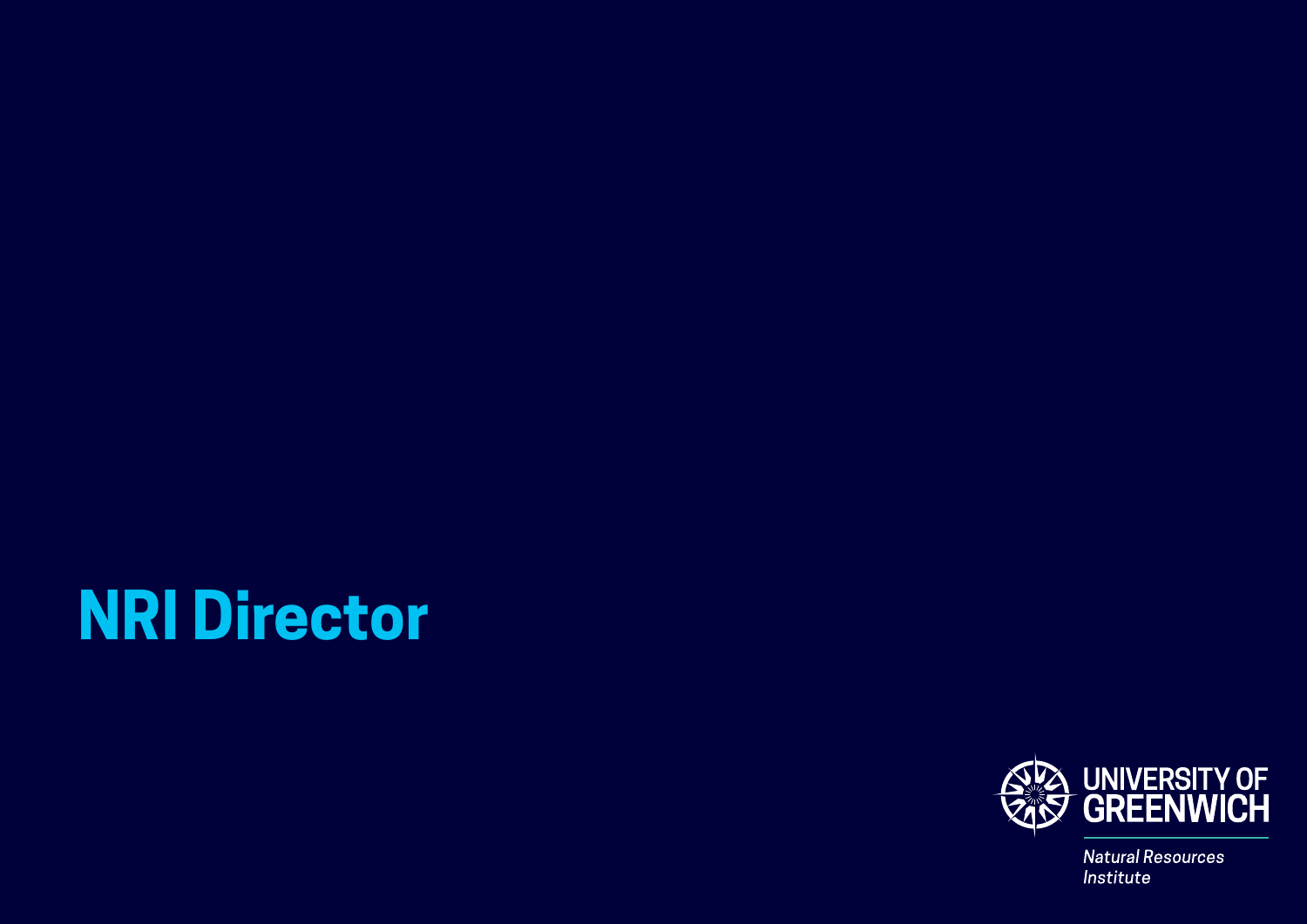

# **Welcome from the Vice-Chancellor**

Thank you for expressing interest in the role We have ambitious plans for our three campuses of Director of Natural Resources Institute (NRI). in London and Kent and these are founded upon This is a pivotal role in the University leading the our commitment to build successful partnerships, internationally recognised for its ground breaking on a global scale. research and impact. We are particularly proud of our diverse student and

and is rightly proud of its heritage in providing equity and inclusion. transformative experiences for students from all We are looking for an exceptional individual walks of life. We are equally proud of our high to provide strong academic leadership and vision standards of applied research and enterprise to take NRI into its next phase, driven by which support economic growth, social impact a commitment to world-leading and impactful and sustainability. As we move into a new era, we research and knowledge exchange. are passionate and focused on the future and our<br>collective ambition, collective ambition is to become the best modern collective ambition is to become the best modern professional credibility, and share our passion for university in the UK by 2030.

We will achieve this by focusing on student and change lives for the better, I encourage you to experience and success, investing in our knowledge make an application for the role. exchange capability and building upon our existing achievements in applied, impactful research.

continued success of our Natural Resources Institute, providing sector leading facilities and attracting talent

The University of Greenwich is a very special place staff body and our explicit commitment to equality,

higher education and its power to create opportunities

Haring ton

**Professor Jane Harrington** Vice-Chancellor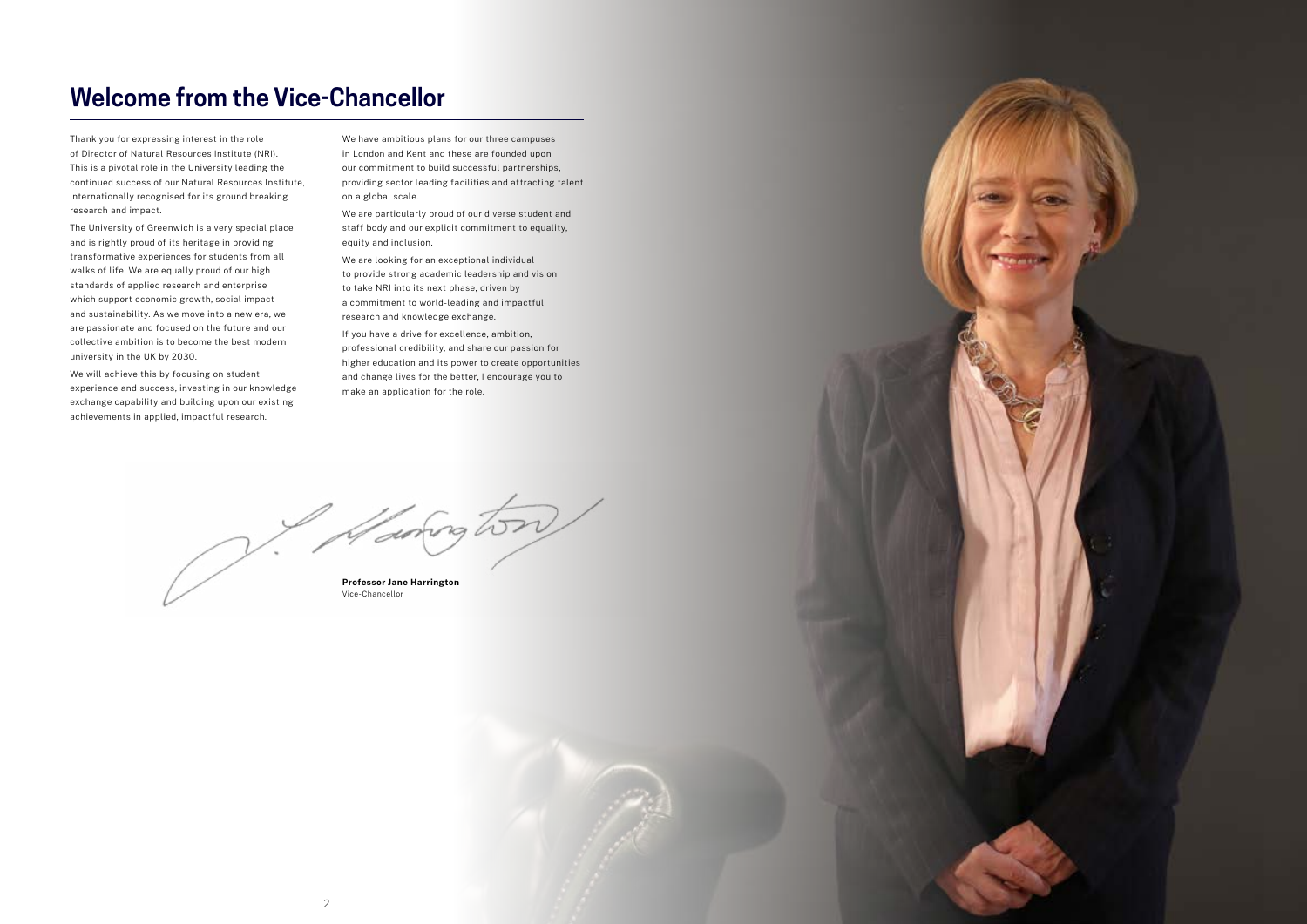# **The Natural Resources Institute (NRI)**

The Natural Resources Institute (NRI) is a **•** Addressing gender and diversity inequalities specialist research, development and education in development organisation of the University of Greenwich with • Supporting and evaluating sustainable trade and sustainable livelihoods. At NRI we respond to<br>complex, interrelated, global challenges by devising<br>complex, interrelated, global challenges by devising sustainable solutions that make a difference.

Our mission is to generate, apply and share<br>and innovation in agricultural development and knowledge and develop skills for a sustainable food security world. In the face of significant global challenges, including the ongoing crises in climate, health, **Our work and our scientists have won a number** conflict and food security, our work is critical to of prestigious prizes and awards, including: help improve lives, livelihoods and create a more • three Queen's Anniversary Prizes - the highest sustainable world. **national honour awarded to higher and further** and further

- 
- a focus on food, agriculture, environment, and responsible business and value chain development
	- benefit poor people and support economic growth
	- Capacity strengthening for high-quality research

- 
- 
- 
- 
- staff, combining the necessary skills, included compared chapter of the Fourth Assessment Report of the and experience to tackle multifaceted issues. The intergovernmental Panel on Climate Change was

and sustainable pest control'. This work focuses on<br>providing sustainable, innovative pest management NRI has over 127 years of history. Pioneering work<br>
from our past includes locust control, safeguarding<br>
against foodborne diseases, controlling disease-<br>
transmitting species including testse and blackfly,<br>
and the discov

Sustainable Development Goals; carrent work In 2015, our Queen's Anniversary Prize was awarded<br>addresses global challenges including: for our work on the tropical root crop, cassava. This<br>for our work on the tropical root work looks at four key areas along cassava's journey • Food loss and waste reduction and adding from 'farm to fork'. They include: combating pests value to crops and diseases, adding value through processing and • Sustainable Agricultural Intensification business development, reclaiming waste products from the cassava industry, and strengthening<br>the capacity of developing-country scientists systems to climate change and variability **the capacity of developing-country scientists**<br>and practitioners. The work improves the lives of • Plant, animal and human health, with a specific **• • Plant, animal and human health, with a specific • • Smallholder farmers in the developing world, through** focus on vector-borne diseases increased food security and better incomes.

In 2019, we were awarded a Research England/UKRI • Blackfly Trapping – Improved Simulium Capture Expanding Excellence in England Award (£7.5m). for Onchocerciasis Surveillance Through this funding, we implemented our Food and **•** DualCassava - Dual-resistant cassava for climate Nutrition Security Initiative (FaNSI) to expand our resilience, economic development and increased<br>
research capacity with a specific focus on addressing<br>
food socurity of cmallholders in Eastern and climate change, food loss and waste, sustainable Southern Africa agricultural intensification and food systems for **• Finally Provident** Fools for Cassava<br>
nutrition. This allowed the Institute to grow by 22 nutrition. This allowed the Institute to grow by 22 and Yam Virologists and Breeders to Reduce Root<br>members of academic staff, three laboratory and greenhouse facilities and 20 PhD students.<br>in Sub-Saharan Africa

We work together in partnership with researchers, recognised as contributing to the award of the farmers, governments, development organisations, 2007 Nobel Peace Prize to the IPCC. and the private sector, along the food chain and Our Queen's Anniversary Prize in 2019 was for 'smart across the world, to ensure our work has

Today, NRI's work focuses on achieving the UN horticulture industry.<br>Sustainable Development Goals; current work

- 
- 
- 
- 
- 

Using an interdisciplinary approach, we undertake education research, teaching, training, consultancy and **•** the Times Higher Education Award advisory work to address challenges affecting for International Collaboration everyone from local farmers and smallholder • the Guardian University Award communities in the developing world, to policy for Research Impact makers, industries and consumers worldwide. • the Rockefeller Foundation Cassava Innovation

Our unique team is composed of natural and social Challenge Award<br>scientists, and specialised professional services scientists, and specialised professional services • the work of NRI's Professor John Morton on a staff. combining the necessary skills. knowledge

NRI leads the UK Food Systems Centre **•** Natural Pest Regulation on Orphan Crop Legumes for Doctoral Training. This innovate doctoral in Africa (NaPROCLA) programme is developing the next generation • Nutrition Research Facility of food system transformation leaders. Supported by the UK Government's Strategic Priorities • Sustainability-Intensification Trade-offs fund, training is provided by a consortium of nine in Coffee Agroforestry in Central America leading universities and research institutes, that • Value Chains Analyses (VCA4D) enables participants to undertake cutting edge interdisciplinary food systems research.

assessed as part of the Research Excellence NRI is part of the Faculty of Engineering and Science. the "Agriculture, Food and Veterinary Sciences" and Agriculture, Health and Environment; Food and the "Anthropology and Development Studies" Units Markets; and Livelihoods and Institutions. The of Assessment. In the latest assessment (REF2021), Management Team consists of the Director, Deputy the whole of NRI's research environment was rated Director/Director of Research, Director of Business of vitality and sustainability. NRI's impact case studies Development, Heads of Department, Director were scored as 100% outstanding or very considerable of Postgraduate Studies, Commercial Manager in terms of the reach and significance and Teaching and Teaching and Learning Leader. of the impacts described. The NRI team has over 130 academic and professional

Funders of our work are diverse and include: services staff. Our academic staff include those with UK Research and Innovation (including Research a significant responsibility for research, teaching, England, BBSRC, ESRC, MRC and Innovate UK), and staff focussed on translating research into Bill & Melinda Gates Foundation, McKnight Foundation, impact through advisory roles, consultancy and European Union, Africa Union, UK Government communications. The academic background of our Departments (including FCDO and DEFRA) staff covers agriculture, food and nutritional sciences, and private-sector companies. environmental sciences, and social science. NRI's

Framework. The Institute makes submissions to both Operationally, NRI is organised into three departments: as internationally excellent or world-leading, in terms Development and Partnerships, Director of Programme

Current and recent major projects determining, administration, budgeting, current and recent major projects and funding awards include: communications, executive, finance, IT, marketing and project management specialists are an integral<br>part of the team.

of the team. • African Cassava Whitefly Phase II<br>Along with our full-time 21 Professors, a number of Along with our full-time 21 Professors, Visiting Professors and Fellows Full-time 21 Professors and Fellows Emeritus Professors, Visiting Professors and Fellows • Growing Kent & Medway, a UK Strength and the vibrant research community at NRI.

in Places Project<br>This Organisation Chart on the next page shows<br>the current structure of NPI's management team<br>the current structure of NPI's management team the current structure of NRI's management team.

- 
- 
- 
- 
- System Plus (APHLIS Plus)
- 
- food security of smallholders in Eastern and
- & Tuber Crop Yield Losses due to Viruses
- 
- 
- 
- 

## The quality and impact of NRI's research is regularly Faculty, staff and leadership team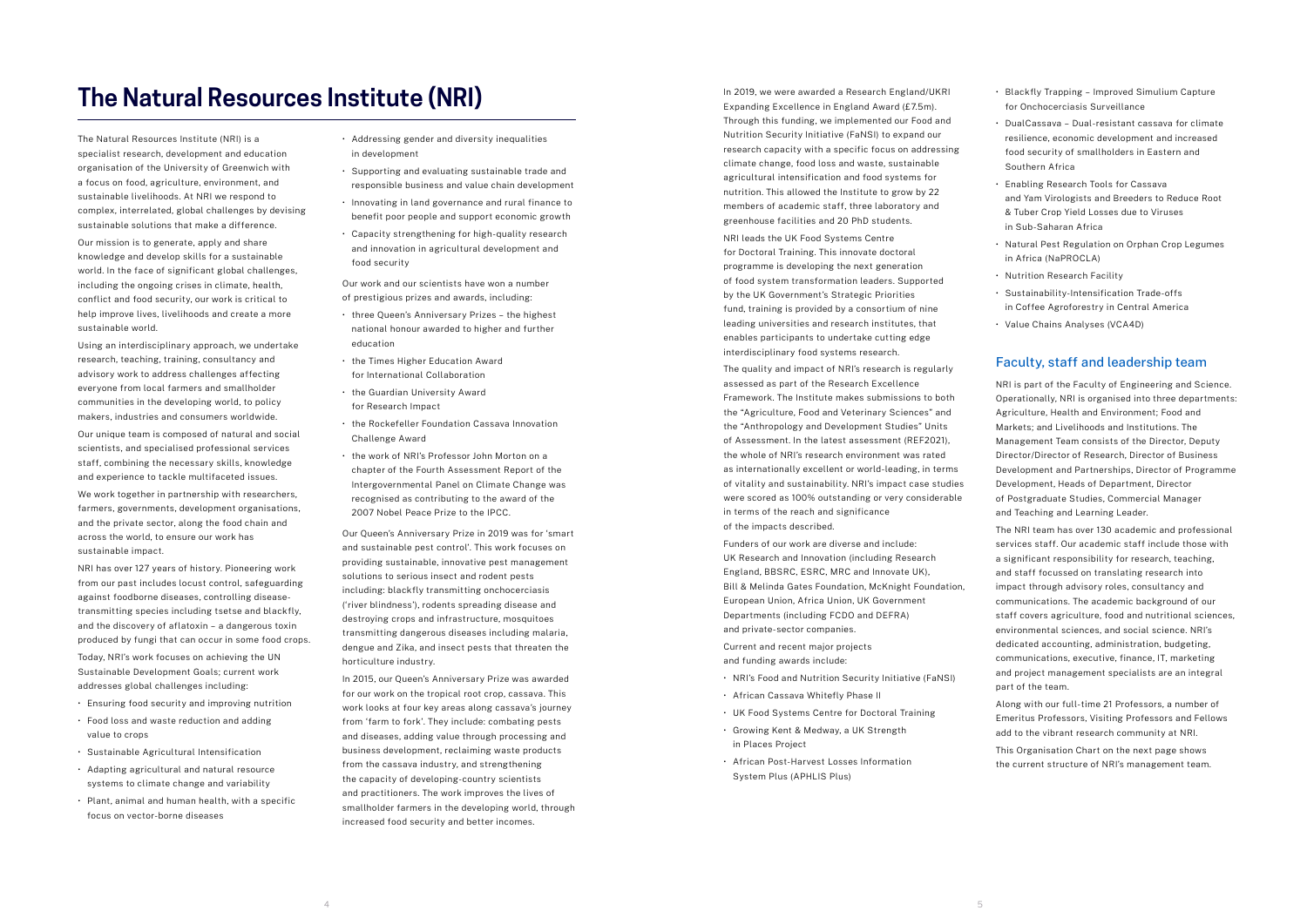

# Location Teaching and Postgraduate Research

NRI is based at University of Greenwich's Medway **Supervision** campus in Chatham Maritime. Our location is close NRI's educational offer has grown substantially over

to London and the Kent coast and countryside with the past few years, adding undergraduate degrees accessible transport links and road access. to its suite of programmes. There are currently NRI's unique facilities include installations for our over 50 Postgraduate Research Students working collections of whiteflies combined with quarantine towards an MPhil or PhD degree in Agriculture, Food insectaries and glasshouse facilities, and research and Environment Sciences, or Development Studies. Biology are growing year on year. A new BSc Food Partnerships and projects Science and Nutrition has been approved and is being developed for validation.

facilities on fresh produce storage under controlled We have an annual cohort of around 250 students conditions at the Produce Quality Centre, based at on Master's-level degrees, with MSc Programmes NIAB-EMR in East Malling, Kent. In 2021, Professor in Applied Food Safety and Quality Management, Jane Harrington, Vice Chancellor of the University Food Innovation, Agriculture for Sustainable of Greenwich, opened three new buildings at NRI. Development, Global Environmental Change, These include the Agronomy Laboratory, a Food and Transformative Change for Sustainable Product Development space and the Climate Development. Our undergraduate programmes Change Greenhouse. in Environmental Science, Climate Change and

Current NRI staff have extensive experience Further information about NRI is available<br>of work in developing countries. In our current on our website www.nri.org portfolio of active projects valued at ca. £40million, we work in over 40 countries with more than 200 partners, including universities (UK, Europe and worldwide), the private sector (UK, Europe, developing countries and worldwide), civil society (international, e.g. World Vision and Farm Africa, and local), European Research Centres working on agriculture for development (NRI is a core member of Agrinatura and hosts the seconded Director; African organisations (e.g. RUFORUM, AGRA, FARA, ASARECA, CORAF, AFAAS) and global research and development partners (e.g. GFAR, FAO, WFP and CGIAR centres and programmes).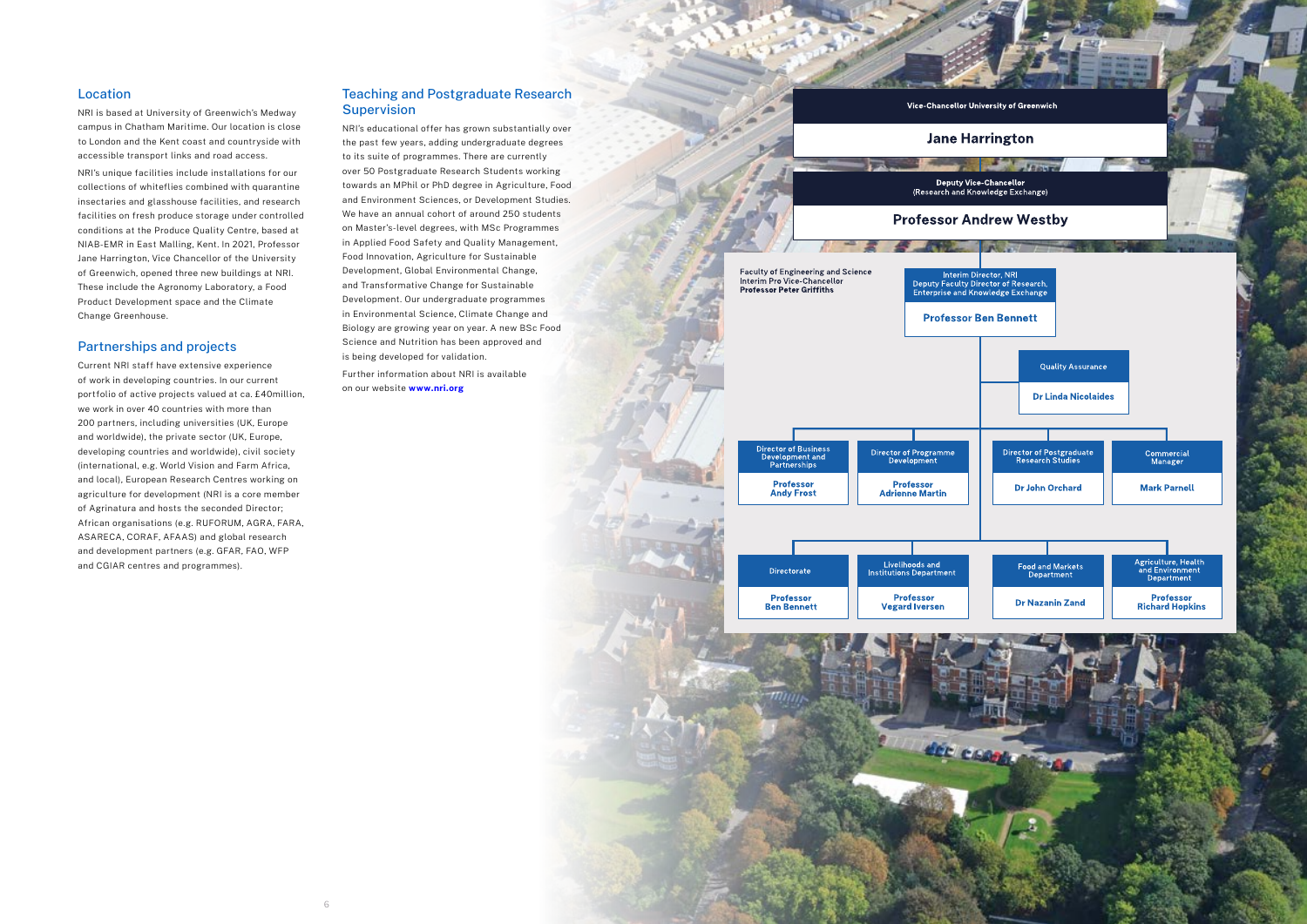# **Great things about the University of Greenwich**

- We have more than 125 years of experience Cofsted has given us its 'Outstanding' rating
- We have won five Queen's Anniversary Prizes Two of the recent winners of the British Journal in 2019 for our Natural Resources Institute's ground- have come from the University of Greenwich. breaking work to find smart solutions for pest<br>
• Nobel Prize winner Professor Charles Kao, pioneer<br>
• Cil Prize winner Professor Charles Kao, pioneer
- Life-saving research carried out by the university Our alumni excel in every walk of life. They range includes projects to reduce loss of life during fire includes projects to reduce loss of the during fire from lawyer Shabina Begum, a campaigner for evacuations and to develop a trap for a malariaevacuations and to develop a trap for a mataria-<br>carrying species of mosquito.
- The university has two Guardian University Awards **Oscar-** winning special effects team, and Abiy for Research Impact. Guardian University Awards Ahmed, Prime Minister of Ethiopia and winner of and engagement within the higher education sector. Portraits exhibition recognises some of our most
- outstanding alumni. We have won nine Times Higher Education awards, Contribution to Innovation and Technology. Heritage Site, and we are custodian of 16 listed
- 
- 
- education. The university has around 15,000 library; and the Cooper Powerhouse, a research, students in ca.31 partnerships across 19 countries. enterprise and teaching hub supporting student Our UK-based students come from more than 146 entrepreneurship. countries, and in 2018–19 22% were domiciled from • In 2018, we established the University of Greenwich outside the UK.
- In the 2019 National Student Survey, more than 82% Oxford International. Located on our Greenwich of our final-year undergraduate students said they Campus, UGIC is an embedded college which were satisfied, overall, with their course, one of the offers an exciting range of undergraduate and
- . Our Teaching Excellence Framework Silver rating **Excellence Framework Silver rating** indicates that we provide our students with engaging, personalised teaching that encourages their commitment to learning and study.
- Our academic staff includes recipients of the prestigious National Teaching Fellowship, which recognises and rewards individual excellence in teaching in higher education.
- providing quality education. The same of the quality of our training in primary education.
- for Higher and Further Education, including a prize of Midwifery's Student Midwife of the Year award
	- of fibre optics, was educated here.
- compositor Guy Penwill, a member of a double showcase world-class teaching, research, leadership the 2019 Nobel Peace Prize. Our annual Greenwich
- including Most Innovative Teacher and Outstanding Our Greenwich Campus is based on a UNESCO World buildings of special architectural or historic interest. • We've a 1st class environment rating from
- the People & Planet University League for our Improvements in our student experience include environmental and ethical performance. Dreadnought Building, a £25 million conversion which brings together all student-facing services • 90% of our students are in employment or further on Greenwich Campus in one place for the first study six months after graduation. time; the Medway Student Hub, a new on-campus • We are proud of the diversity of our international entertainment and social space; our award-winning student body and our engagement in transnational Stockwell Street Building, which houses the main
- International College (UGIC) in partnership with highest scores among universities in London. <br>
postgraduate courses for international students

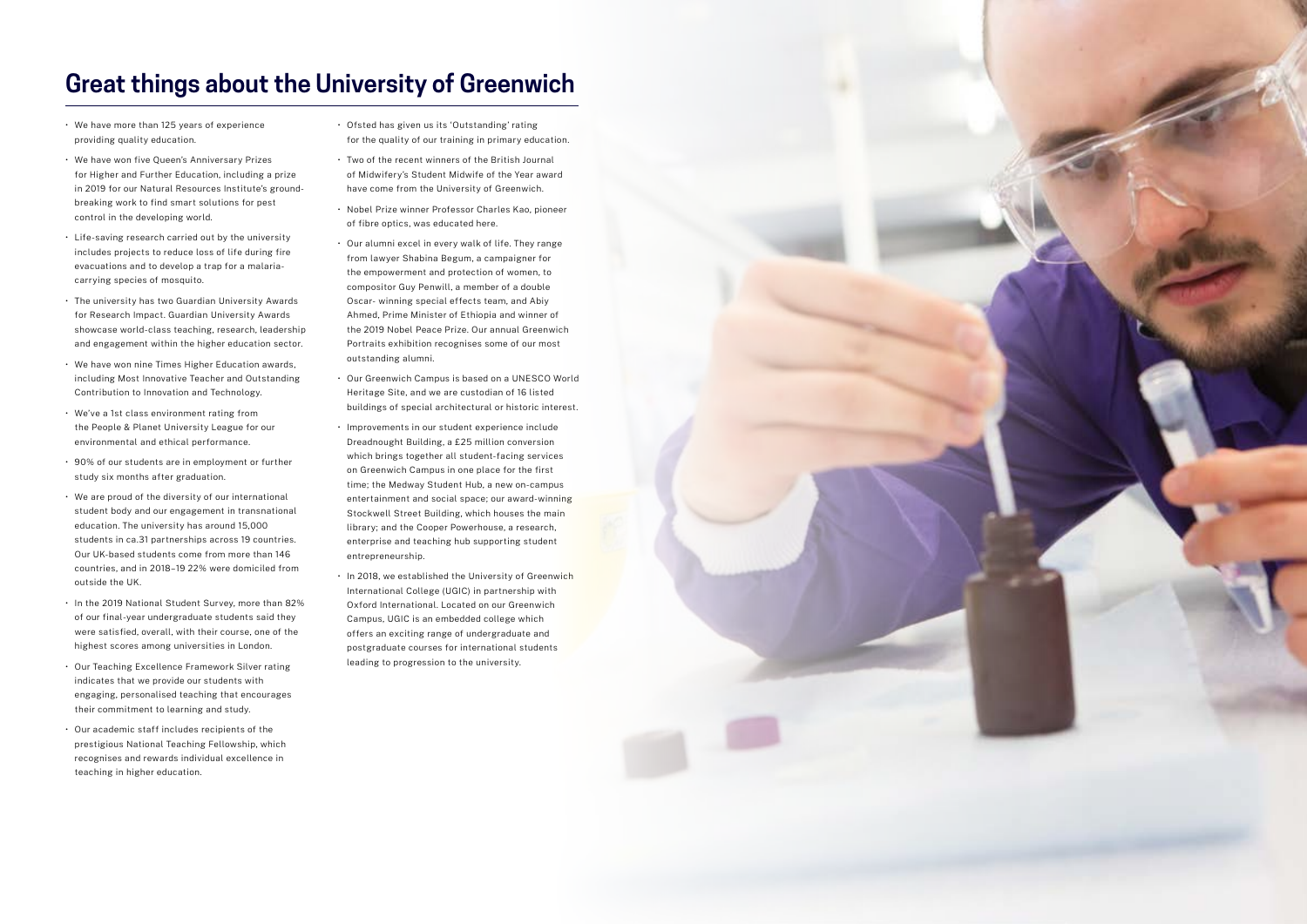# **About the university**

The university takes its name from the Royal Borough The University of Greenwich Strategy is driven by the of Greenwich in London. Greenwich has a long and rich vision of 'Education without Boundaries', underpinned history which forms the backdrop and inspiration for by the values of inclusivity, collaboration and impact, today's university. Many of the buildings on Greenwich and principles of creating opportunities, building Campus were designed at the end of the 17th century partnerships and delivering impact. by Sir Christopher Wren, one of Britain's greatest The University has four Strategic Priorities: architects, and the work was overseen by Nicholas 1. Student Success Hawksmoor and Sir John Vanbrugh, both towering **2. Inclusivity and Culture figures in their field.** 2. **12. 2. 2. 12. 2. 12. 2. 12. 2. 12. 2. 12. 2. 12. 12. 2. 12. 12. 12. 12. 12. 12. 12. 12. 12. 12. 12. 12. 12.**

Our university is a community of people from many makes a difference academically, commercially walks of life. We take pride in the diversity of our and socially. subject expertise, the lived experience of our staff, and enables us to say we are a university that  $\rule{1em}{0.15mm}$  peers, the empowers our students, staff and wider networks to make a difference locally, regionally, nationally **• Breaking down boundaries that exist within and** 

3. Research and Knowledge Exchange Altogether, the university is custodian of 16 listed buildings, including the grand former Royal Naval 4. Connected Sustainable Campuses Barracks at Chatham Maritime in Kent, which is home to the Medway Campus. **Education Without Boundaries means:**

The £76 million Stockwell Street Building continues  $\cdot$  Widening access to higher education for individuals this tradition of innovative architecture within the  $\cdot$  who may otherwise not aspire to experience and Maritime Greenwich World Heritage Site. benefit from it.

More information on **Governance and University**<br>**•** Fighting for improved social mobility and equality,<br>diversity and inclusions in everything that we do.

Our vision for 2030 is to be the best modern university in the workplaces of tomorrow. in the UK.

- who may otherwise not aspire to experience and
- 
- Our vision, our values and our strategy **Empowering our students to use their lived** experience to stand out in their chosen vocation
	-
- Providing physical and digital campus services that students and alumni, and the diversity of campus<br>foster a sense of community to build networks. experiences we offer. This diversity is our strength experiences we offer. This diversity is our strength experiences or community to build networks,  $\frac{1}{2}$
- and internationally, with equal intensity. between academic disciplines, locations and borders.
	-

in the for delivering degrees around the world The Higher Education Statistics Agency (HESA)

**Over** half of our new students come from some of the most deprived areas in the country Office for Students access and participation data, 2021

# minority ethnic background

## Study at a university with **internationally** recognised green credentials

1st class rating for our environmental and ethical performance.



(2021 People & Planet University League)



**Class rating** 

by the People & Planet

**University League** 

for our environmental and ethical performance









What makes the university distinctive is that  $\cdot$  Ensuring an equitable focus on local, regional, we proactively support our students and staff national and global agendas. to achieve their ambitions because of, rather than despite, their backgrounds.

- 
- 
- 
-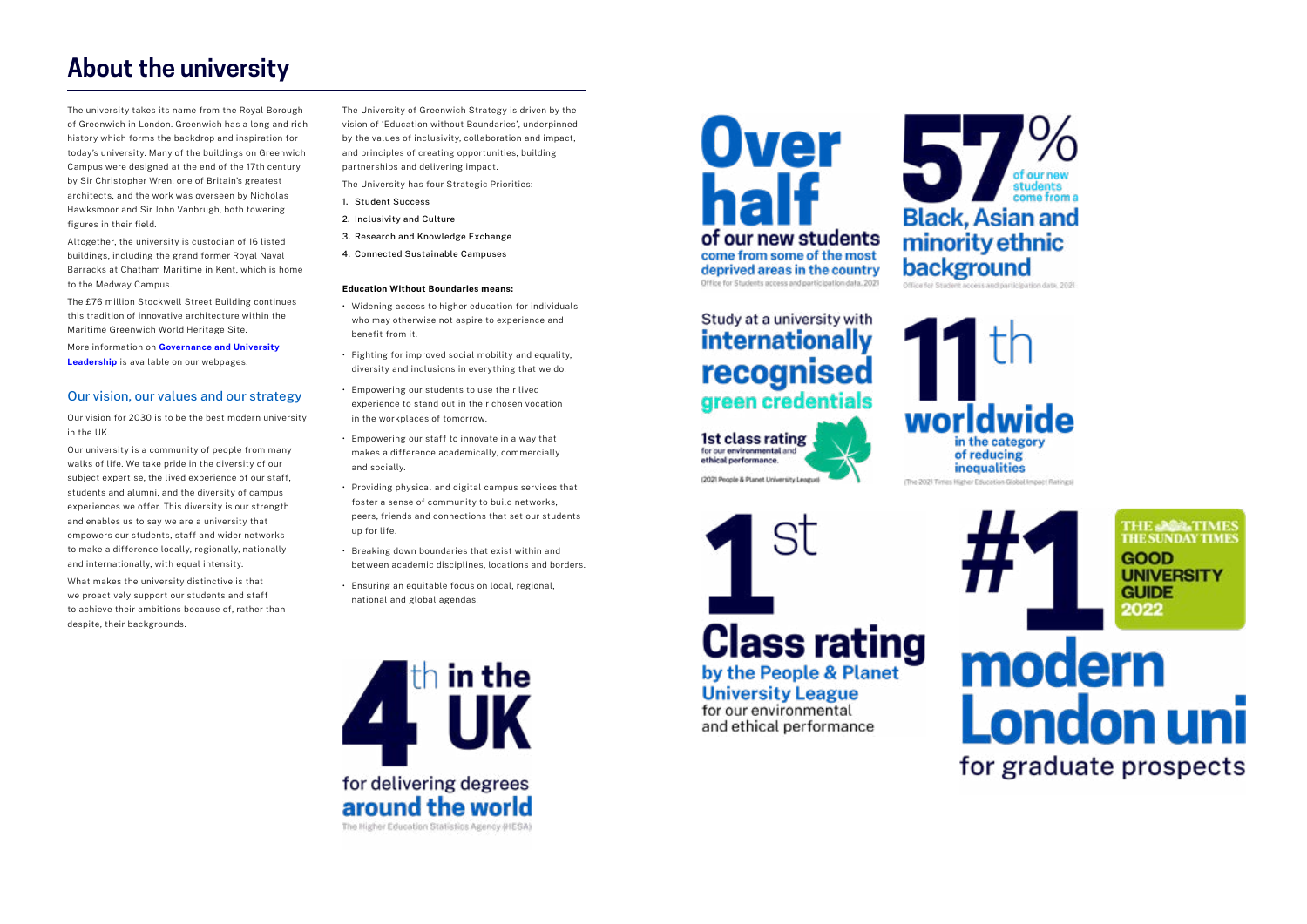# **Our faculties**

# Faculty of Liberal Arts Faculty of Education,

a broad range of disciplines, including architecture, Health and Human Sciences has provided highlandscape architecture and the built environment; quality education in a wide range of careers. humanities and social sciences; law and criminology; Many of our students go on to become teachers, nurses,

to London's galleries, museums and theatres are careers that also bring real benefits to society. a major draw for our students, including those We focus on giving students the skills they

Among our impressive facilities are industry- ready requirements of the relevant professional bodies. computer labs and video and film-making studios. Our teaching and research facilities are excellent, provides a venue for our drama students to put their<br>learning into practice.<br>technology music and science Our tutors are active

Many of the faculty's courses are accredited by the in research and leading authorities in their fields. relevant professional bodies, ensuring that students graduate with the skills and knowledge required Faculty of Engineering by their chosen professions. **and Science** 

and media and creative arts. midwives, paramedics, social workers, psychologists The historic Greenwich Campus and its proximity and public health professionals, or find other rewarding

studying literature, history and creative writing. need to start or grow their careers and meet the The 100-seat Bathway Theatre in south-east London from clinical skill laboratories that replicate NHS wards technology, music and science. Our tutors are active

Greenwich Business School From its base on the university's Medway Campus, the Faculty of Engineering and Science provides The Greenwich Business School has an international students with research-informed teaching supported

and pharmacy delivering life-saving innovations

Greenwich Campus is within easy reach of Canary<br>Wharf, one of the world's key financial districts and a major provider of business internships, work<br>and a major provider of business internships, work<br>and the environment.





focus that fits perfectly with today's global by industry-standard labs and IT facilities. economy. It offers dynamic courses that combine<br>academic learning with hands-on experience. academic learning with hands-on experience,<br>
preparing students for successful business careers<br>
and pharmacu dalivering life equing inpovations and leadership roles. A major benefit of studying in the UK and around the globe. at the Greenwich Business School is its location. experience and placements.

Students choose from a wide variety of courses,<br>
including MBAs and research degrees. Subjects<br>
including MBAs and research degrees. Subjects<br>
include accountancy and finance, business studies,<br>
economics, financial servic

# and Sciences **Health and Human Sciences**

The Faculty of Liberal Arts and Sciences covers For more than 100 years, the Faculty of Education,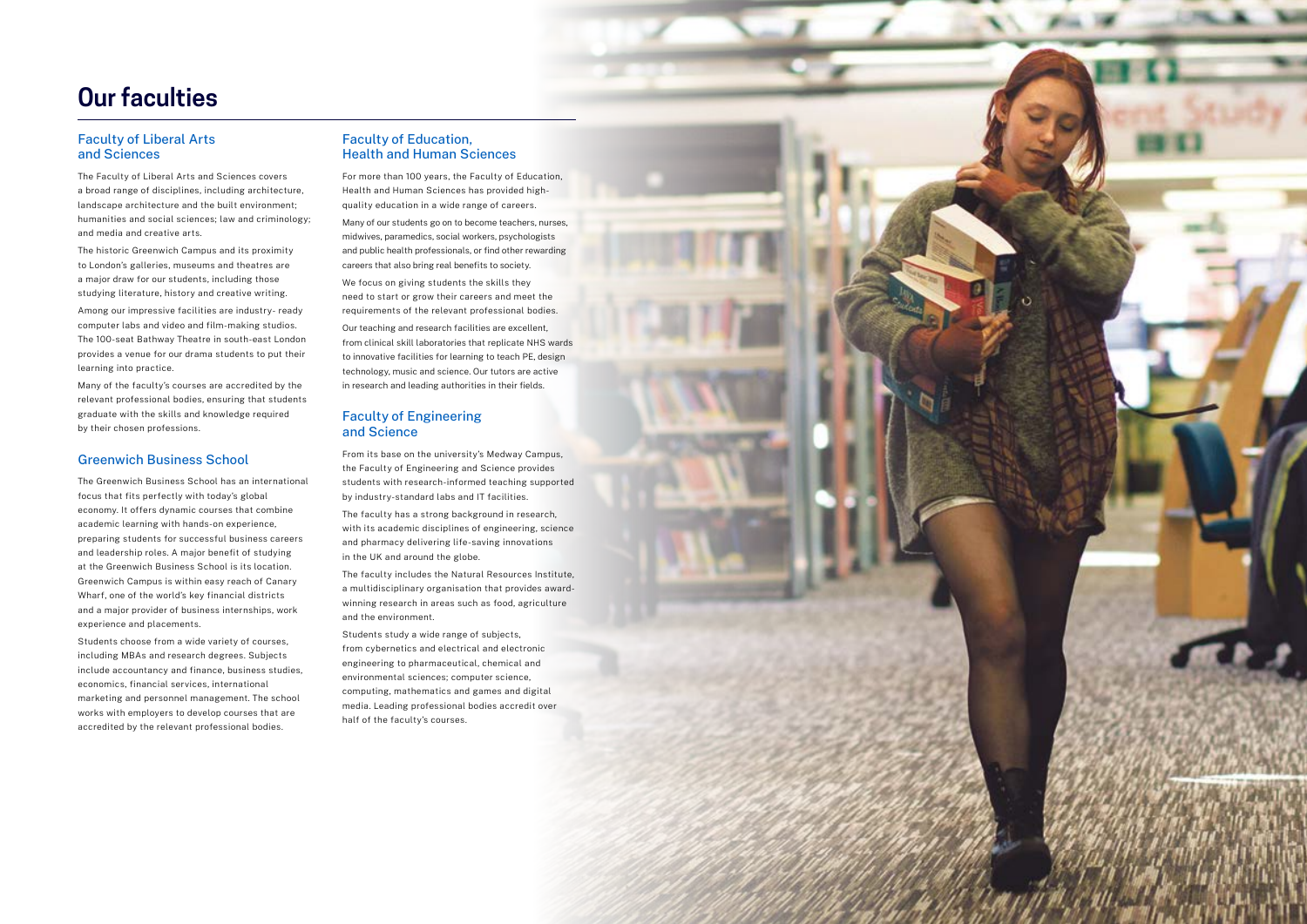# **Director of NRI - the role**

Reporting to the Pro Vice-Chancellor and Dean of the its next phase, driven by a commitment to world-Faculty of Engineering, the Director of NRI is a pivotal leading and impactful research and knowledge role at the University. The contract of the exchange.

research, development and education organisation experience in at least one of the specialist areas of of the University of Greenwich with a focus on food, research undertaken by the Institute. You should have agriculture, environment, and sustainable livelihoods. an ability to lead and inspire your team and to work The Institute is internationally recognised for its proactively with internal and external stakeholders to research excellence and impact.  $\blacksquare$  advance our work. You will be part of the University's

of our commitment to transforming lives through success of the University's strategy to be the best modern UK University. You should be able to education without boundaries. We are proud of our demonstrate a passion for and a clear commitment history as an educational institution which provides opportunities for people of potential, regardless of the opportunities for people of potential, regardless of mission, values and aspirations of the University of background, and which enhances society through research and enterprise. The contraction of the Greenwich.

The Natural Resources Institute (NRI) is a specialist You should be a credible academic with demonstrable The University of Greenwich is a special place because wider leadership team and will contribute to the



and Partnerships, Heads of Department; Director Exchange Framework (KEF) and Teaching and of Programme Development, Commercial Manager, Student Experience. Teaching and Learning Leader other senior colleagues • Create and maintain a collegiate atmosphere in<br>on NRI Management Team

Deputy Vice Chancellors, Pro Vice-Chancellor (PVC/ • Build NRI's specialist research-led teaching team Executive Dean) and members of the senior leadership to continue developing the next generation of team, Deputy Dean, Associate Deans, Faculty subsected as a specialists with the skills to devise sustainable Operating Officer (FOO), other Heads of Schools and solutions.

We are looking for an exceptional individual to provide strong academic leadership and vision to take NRI into

## **Job Description**

- Director, Natural Resources Institute<br> **Grade:** Provide strategic and operational leadership of **Grade:** the Natural Resources Institute (NRI), a specialist Senior Management research, development and education organisation organisation **Department: Department: of the University of Greenwich with a focus on** food, agriculture, environment, and sustainable Natural Resources Institute livelihoods.
- Provide strong academic leadership and vision to June 2022 **accomplish NRI's mission to generate, apply and accomplish NRI's mission to generate, apply and share knowledge and develop skills for a sustainable Pro Vice Chancellor,**  $\frac{1}{2}$  **world This will be driven by a semmitment** Pro Vice Chancellor,<br>Faculty of Engineering and Science **Example 2018** World. This will be driven by a commitment to world-<br>Looding and impactful Bossarch and Knowledge leading and impactful Research and Knowledge **Direct Reports** Exchange, including performance in the Research Deputy Director, Director of Business Development Excellence Framework (REF) and Knowledge
- which NRI's specialist academics can continue to **Indirect Reports: Indirect Reports: deliver world-leading interdisciplinary research that** Other Key contacts: responds to complex, interrelated, global challenges.
	-
- senior leaders in the University.<br>
This role profile is non-contractual and provided for<br>
exclude the day-to-day budget and planning<br>
and delivers of NBI's business also and delivery of NRI's business plan.
- to time in accordance with the changing needs of the the state of a an advocate for change, setting and meeting targets, adapting to challenges, and motivating staff University and the requirements of the job. in NRI to deliver its strategic priorities.

**Date of Job Evaluation:**

guidance. It will be updated and amended from time

## **Job Title Purpose of Role:**

## Key Accountabilities:

Strategy Development and Delivery

- Develop and deliver with the NRI Management Team on NRI's strategic priorities reflecting the University strategy and sub-strategies.
- Working with the NRI Management Team ensure delivery of NRI's business plan.
- As a member of the Faculty's senior leadership/ executive team, support the development, deployment and delivery of the Faculty's strategy and business plan.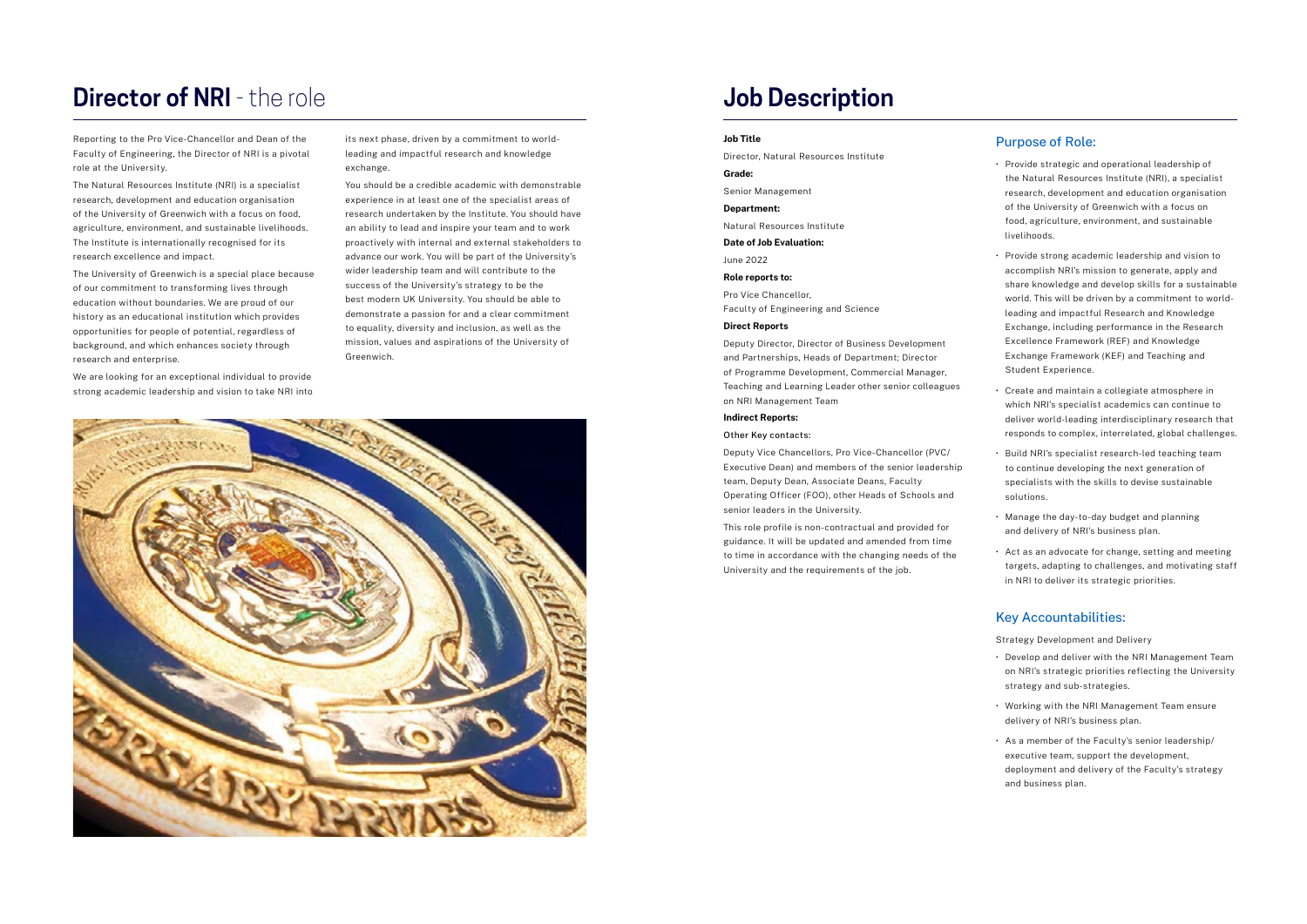- Working with the NRI Management Team, ensure  $\cdot$  Within NRI: the delivery of research and knowledge exchange,<br>learning and teaching, employability and student<br>exchange and apterning and it is most than
- Working with the NRI Management Team and PVC, indicators (such as performance in future REF and develop a clear vision for shaping NRI's contributions KEF exercises)
- 
- environment. Act as an adviser to the faculty leadership on relevant areas of responsibility, ensuring that expert **·** Ensure staff development in research and professional knowledge is maintained. https://www.witamagelea.com/integrational/integrational/integrational/integrational/integrational/integrational/integrational/integrational/integrational/integrational/integrational/in
- 
- FOO, plan, organise, monitor and review the business or subject-related wo<br>constriens reserves and income generation for NPL strategic aspirations. operations, resources and income generation for NRI in order to deliver its aims and objectives. • **•** Champion and promote innovation in Learning,
- 
- informed teaching and teaching teaching<br> **informed teaching and teaching Manage, develop, and provide leadership to the**<br> **i** Lead on the development and enhancement of Deputy Director, Directors, Heads of Departments
- Lead and motivate cross-functional groups of people<br>across NRI to secure a high level of individual, team<br>and organisational performance.<br>and organisational performance.

- Work internally with the NRI Management Team, and publications where appropriate the Faculty Leadership/Executive • Support the development of research and knowledge team, to embed projects in NRI and within the wider exchange across the Institution. Faculty where relevant. • **Faculty where relevant.** • Brand Ambassador and Advocate
- Research and Knowledge Exchange/ Teaching and To act as a brand ambassador actively promoting Student Experience NRI and the University to internal and external
- Embedding the following principles into measure and audiences.
- and students to act as leaders in the Equality, student experience. Diversity and Inclusion (EDI) agenda.
- Building Partnerships. Working in partnership **Governance** to make, build and apply innovative solutions
- and procedures. Equitable partnerships and ethics. A commitment to equitable partnerships and to the highest standard of ethics;
- Delivering Impact. Focusing on achieving shortand medium-term milestones to help track our progress towards our goals whilst ensuring that they map to medium- and long-term impact indicators.
- 
- exchange and enterprise activities to meet the experience strategies and targets at the NRI level. University strategic aspirations and performance
- within the wider University context.<br>
 Ensure development of a supportive and engaging • Professional Leadership research and knowledge exchange culture and
	-
- Faculty Management and Planning entity and the acquisition and management of FOO plan arranged maniformal of the PVC, and working with the resources to support teaching, student experience<br>FOO plan arranged manifor and ravious the business or subject-related work to meet University
- Teaching and Assessment including research- People Leadership and Management
- and other members of the NRI Management Team.<br>learning, research and enterprise, employability
- Lead or contribute significantly to major national and international academic activities that lead<br>to relevant outputs, e.g. peer-reviewed research
	-
	-
	-
- the work of NRI:<br>
 Make a significant contribution to the University's • Creating opportunities for individuals and society. The inational and international profile in research and Attracting, retaining and empowering staff knowledge exchange, learning and teaching, and the

(including national and international organisations, • Shapes and articulates the overall vision, setting a drawing from internal and external sources. Willing to take on new challenges and maximises future<br>
Representation opportunities and possibilities. Fosters a growth

 $\cdot$  Builds trust in a shared purpose and empowers. team members to achieve objectives. Uses clear Core Requirements: language, actively listens, encourages feedback and can be trusted to deliver. Influences with integrity, • Adhere to and promote the University's policies on actively builds working relationships and challenges<br>EDI and Information Security inappropriate behaviour. Values equality and

recognising the shared responsibility of minimising compares to its competitors. Seeks and assimilates the University's negative environmental impacts decisions that are consistent, clearly communicated and followed through. Demonstrates sound Additional Requirements: in the subgement based on a set of clear values. Develops Undertake any other duties as requested<br>
commensurate with the grade.<br>
strategy and contributes to the student experience.

• Ensure that NRI complies with legal requirements, that will accelerate our progress across multiple and with University instructions, decisions, policies contexts;

## Partnership Working and Relationship potential. Is aware of their biases and preferences Management and seeks out and considers different views and

Exhibits an engaging, energetic and enthusiastic Leadership behaviours and the leadership style, role modelling expected behaviours

perspectives to inform decision making.

• Cultivate, develop and maintain good working **Leads Change**<br> **Leads Change**<br> **Leads Change** industry contacts) to promote the work of NRI, and clear direction that engages and connects people secure support for its aims and objectives. Ensure in the delivery of change plans. Learns from effective operation of an NRI Advisory Board. experience and has confidence to try new ideas,

• Represent NRI on internal and external bodies, mindset. committees and boards, including attendance at **Builds Trust** local, regional and international activities.

- 
- Ensure compliance with Health & Safety and Data diversity and personally demonstrates an inclusive Protection Legislation **approach**.
- Support and promote the University's Sustainability **Thinks and Acts Strategically** policies, including the Carbon Management Plan,<br>and carry out duties in a resource-efficient way.<br>All the context and environment in which and carry out duties in a resource-efficient way, the University operates and how its performance<br>recognising the shared responsibility of minimising the University's negative environmental impacts<br>
different types of information to make informed<br>
wherever possible

- 
- This is a demanding role within a complex **Personally Effective** organisation with an ambitious strategic plan and agenda for change. The role holder will be expected<br>with people in a range of contexts. Demonstrates<br>with people in a range of contexts. Demonstrates to show flexibility in working arrangements,<br>to show flexibility in working arrangements,<br>emotional self-awareness and reflects on the including working hours, to ensure that NRI delivers potential impact of their behaviour on others. the required level of service.

## and encouraging feedback on own performance. **All senior managers will demonstrate the following leadership behaviours:**

- Leads Authentically, Empathetically and Inclusively
- Demonstrates and articulates high expectations of self and others to improve and sustain performance. Seeks to give feedback that is credible and challenging, as well as supportive and encouraging to improve performance where needed. Inspires and actively empowers individuals and teams to deliver on tasks, to maximise their performance and